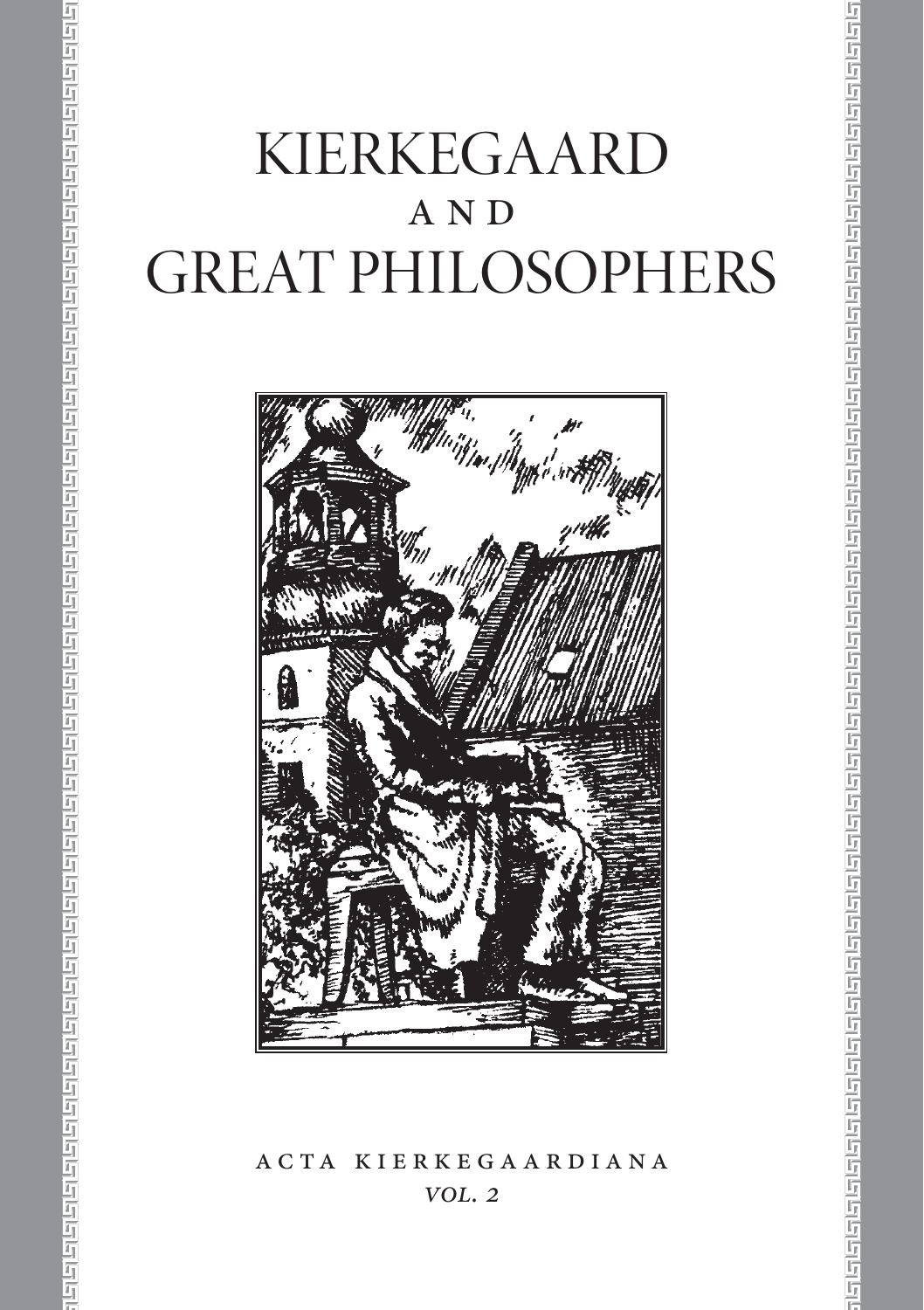Sociedad Iberoamericana de Estudios Kierkegaardianos University of Barcelona Kierkegaard Society in Slovakia

# KIERKEGAARD A N D GREAT PHILOSOPHERS

A c t a K i e r k e g a a r d i a n a  $VOL.2$ 

> Mexico City – Barcelona – Šaľa 2007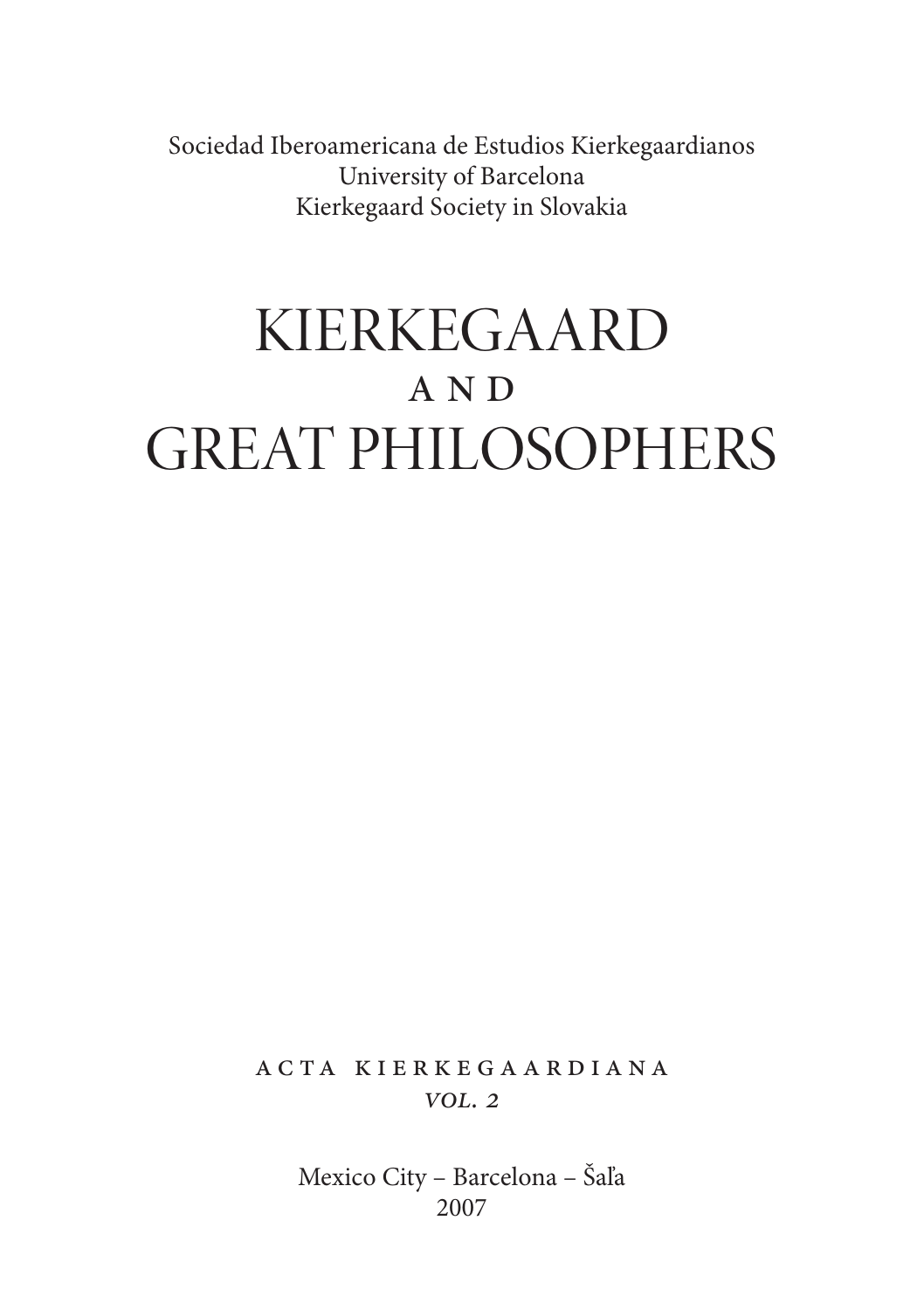#### This book has been published with financial support from the following sponsors: **Mesto Šaľa VÚC Nitra**

| Copyright              | © 2007 by Sociedad Iberoamericana<br>de Estudios Kierkegaardianos,<br>University of Barcelona,<br>Kierkegaard Society in Slovakia                                     |  |
|------------------------|-----------------------------------------------------------------------------------------------------------------------------------------------------------------------|--|
| <b>Mexican edition</b> | © 2007 by Sociedad Iberoamericana<br>de Estudios Kierkegaardianos                                                                                                     |  |
|                        | <b>Cover illustration</b> by Jonathan Stenseth<br>Reproduced by permission of Howard V. and Edna H. Hong<br>Kierkegaard Library, St. Olaf College, Northfield MN, USA |  |
| <b>Reviewers</b>       | Prof. ThDr. Ján Liguš, Ph.D.<br>PaedDr. Lucia Rákayová, Ph.D.                                                                                                         |  |
| Design                 | by Martin Vydra<br>Schola Philosopica, Pusté Úľany, Slovakia (www.ostium.sk)                                                                                          |  |
| <b>Printed</b>         | in Tlačiareň Svidnícka, s.r.o., Svidník, Slovakia                                                                                                                     |  |

#### **ISBN 978-970-95753-0-9**

Sociedad Iberoamericana de Estudios Kierkegaardianos Rafael García Pavón Luis Echeverria #102, T4, depto. 402 Col. Jesús del Monte Huixquilucan, Edo. de México 52764 México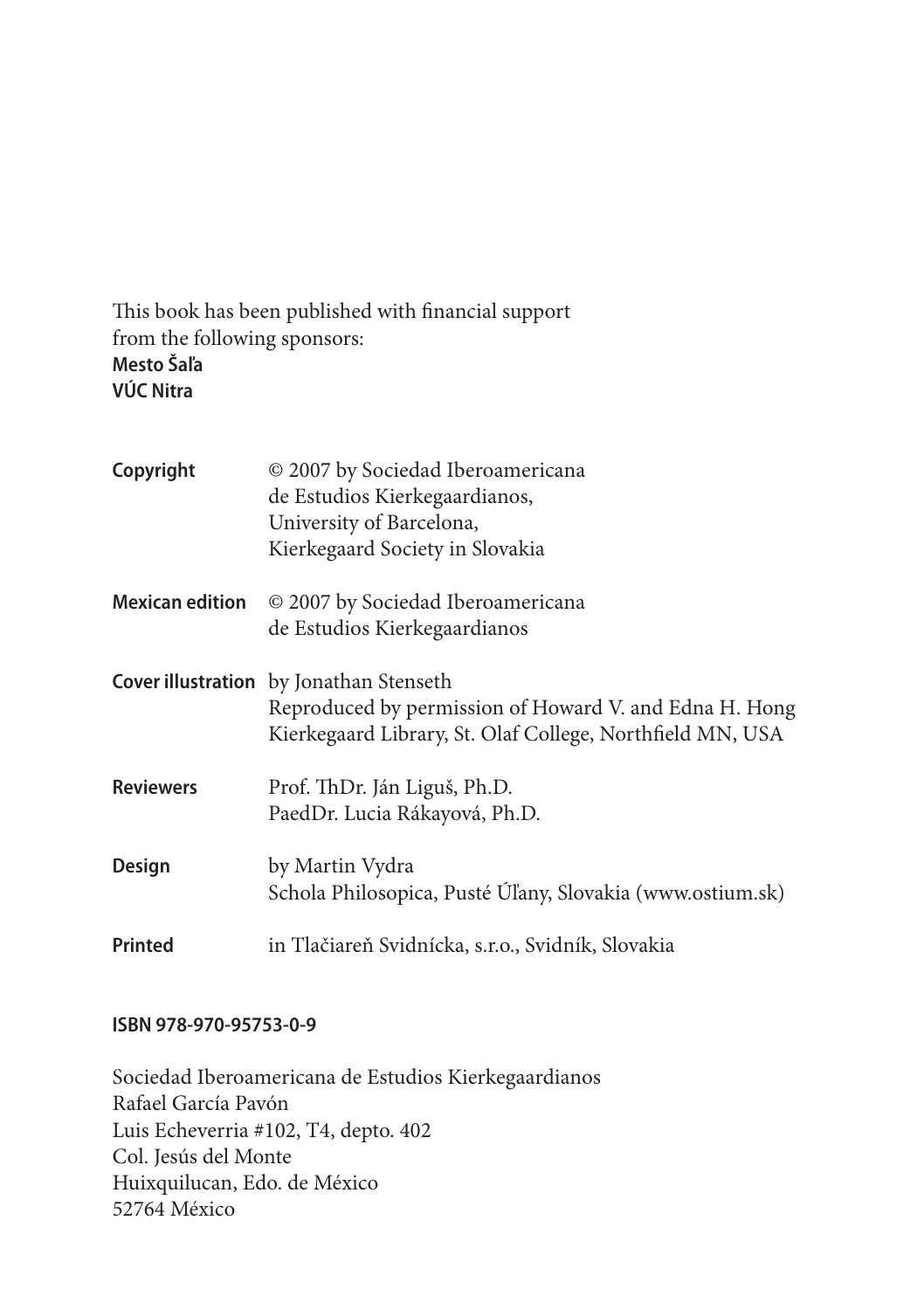To Cynthia Lund, Eric Reitz and Ján Liguš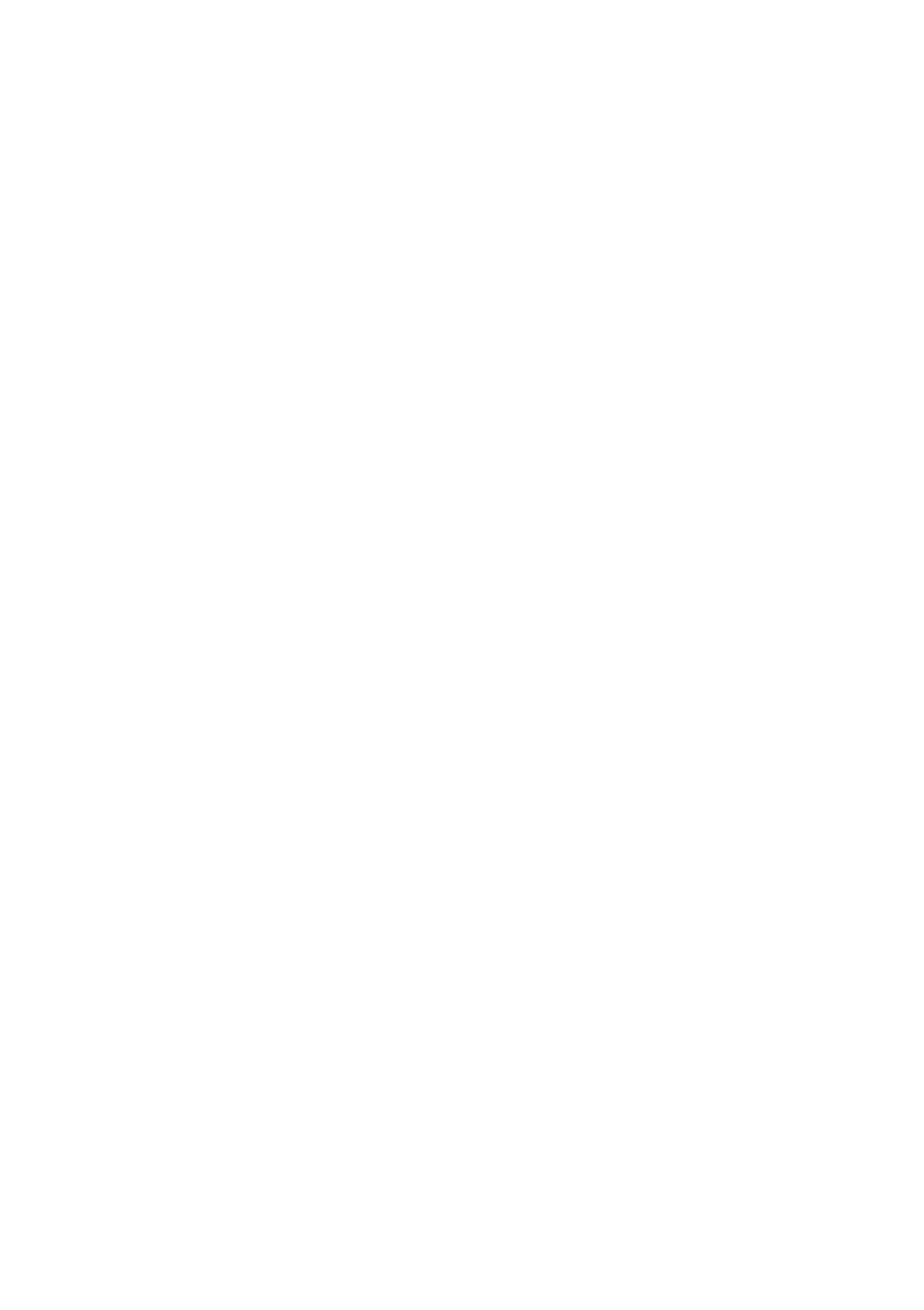# **Contents**

| KIERKEGAARD AND HIS PREDECESSORS AND CONTEMPORARIES                  |
|----------------------------------------------------------------------|
| <b>Andrew Burgess</b>                                                |
| Kierkegaard's Rhetoric and Aesthetics                                |
| against the Background of Kant, Schlegel, and Hegel 10               |
| <b>Richard Purkarthofer</b>                                          |
| Trendelenburg und Kierkegaard                                        |
|                                                                      |
| <b>Stephen Leach</b>                                                 |
|                                                                      |
| <b>Patrick Stokes</b>                                                |
| Kierkegaard's Uncanny Encounter with Schopenhauer, 1854  67          |
| Peter Šajda                                                          |
| On Some Aspects of Kierkegaard's Reading                             |
|                                                                      |
| <b>Simon D. Podmore</b>                                              |
| Struggling with God: Kierkegaard / Proudhon  89                      |
| María J. Binetti                                                     |
| Kierkegaard - Hegel: The Religious Stage in Speculative Terms 103    |
| <b>Manuel Caraza Salmerón</b>                                        |
| El erotismo musical. La Música en la "estética" kierkegaardiana  118 |
| Milan Petkanič                                                       |
| The Possibility of Offence:                                          |
| Kierkegaard and Dostoyevsky's The Grand Inquisitor  128              |
| KIERKEGAARD IN THE 20 <sup>TH</sup> AND 21 <sup>ST</sup> CENTURIES   |
| <b>Martin Beck Matuštík</b>                                          |
| The Scarcity of Singular Individuals in the Age of Globalization:    |
| A Kierkegaardian Response to Fundamentalism 138                      |
| Abrahim H. Khan                                                      |
| The Good and Modern Identity:                                        |
| Charles Taylor and Søren Kierkegaard  158                            |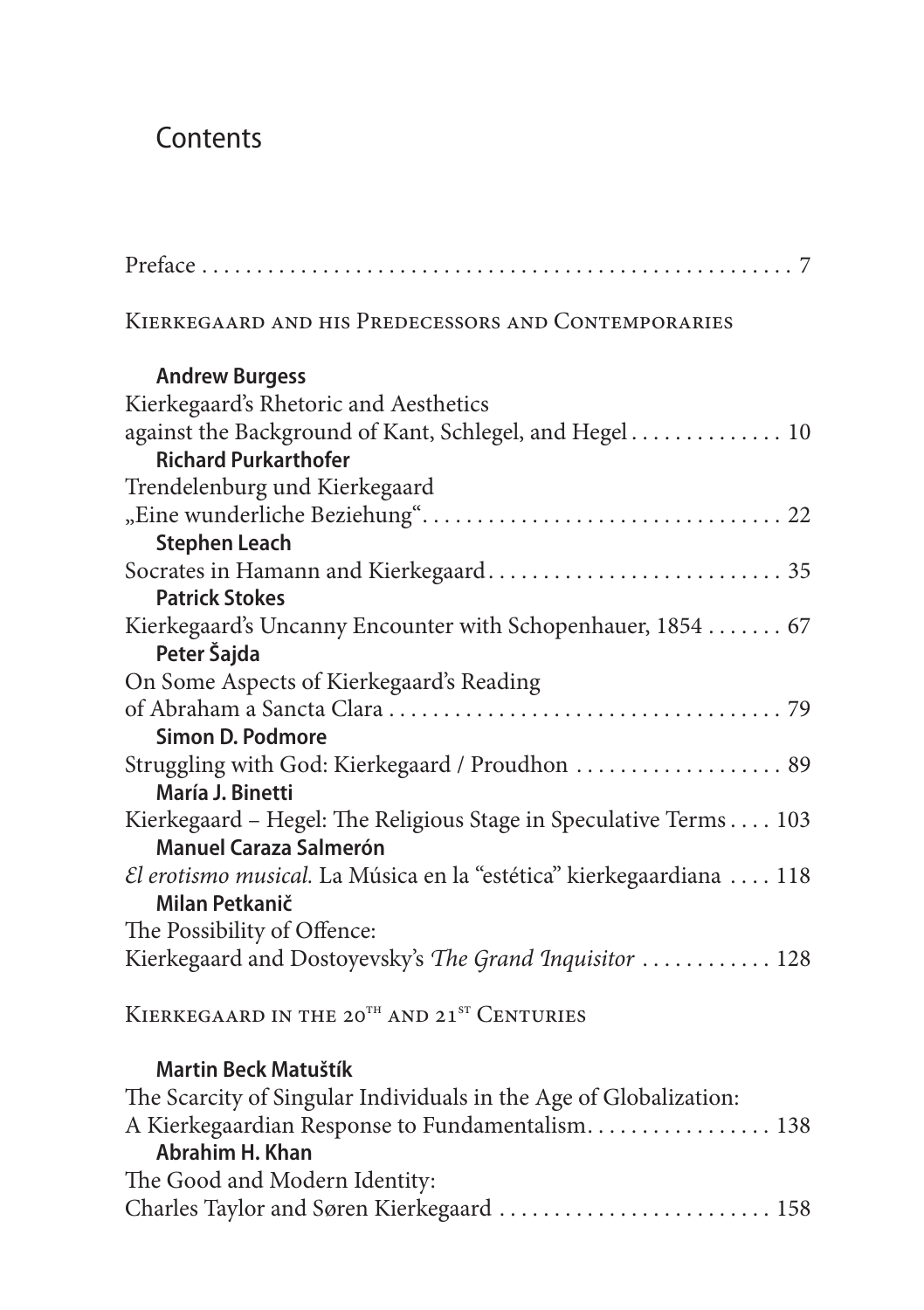## **Jamie Turnbull**

| Kierkegaard and Contemporary Philosophy  170                        |
|---------------------------------------------------------------------|
| Søren Landkildehus                                                  |
| Answering Stoicism: Kierkegaard vs. McDowell 184                    |
| Luis Guerrero                                                       |
| El silencio como contrapunto de la ética. Kierkegaard – Derrida 193 |
| Laura Llevadot                                                      |
| Kierkegaard y Zambrano: La ética de la escritura  210               |
| Roman Králik                                                        |
| On the Boundary: Kierkegaard and Tillich  226                       |
| Rafael García Pavón & Mariano Robles Reyes                          |
| La decisión de existir por el absurdo:                              |
| Albert Camus y Søren Kierkegaard, o Sísifo o Abraham  234           |
| Andrej Démuth                                                       |
| Heidegger and the Shadows of Kierkegaard's Thinking  247            |
| <b>Catalina Elena Dobre</b>                                         |
| Kierkegaard and the Romanian Culture                                |
|                                                                     |
| <b>POSTSCRIPT</b>                                                   |
| <b>Junius Stenseth</b>                                              |
|                                                                     |
| Roman Králik                                                        |
|                                                                     |
|                                                                     |

|--|--|--|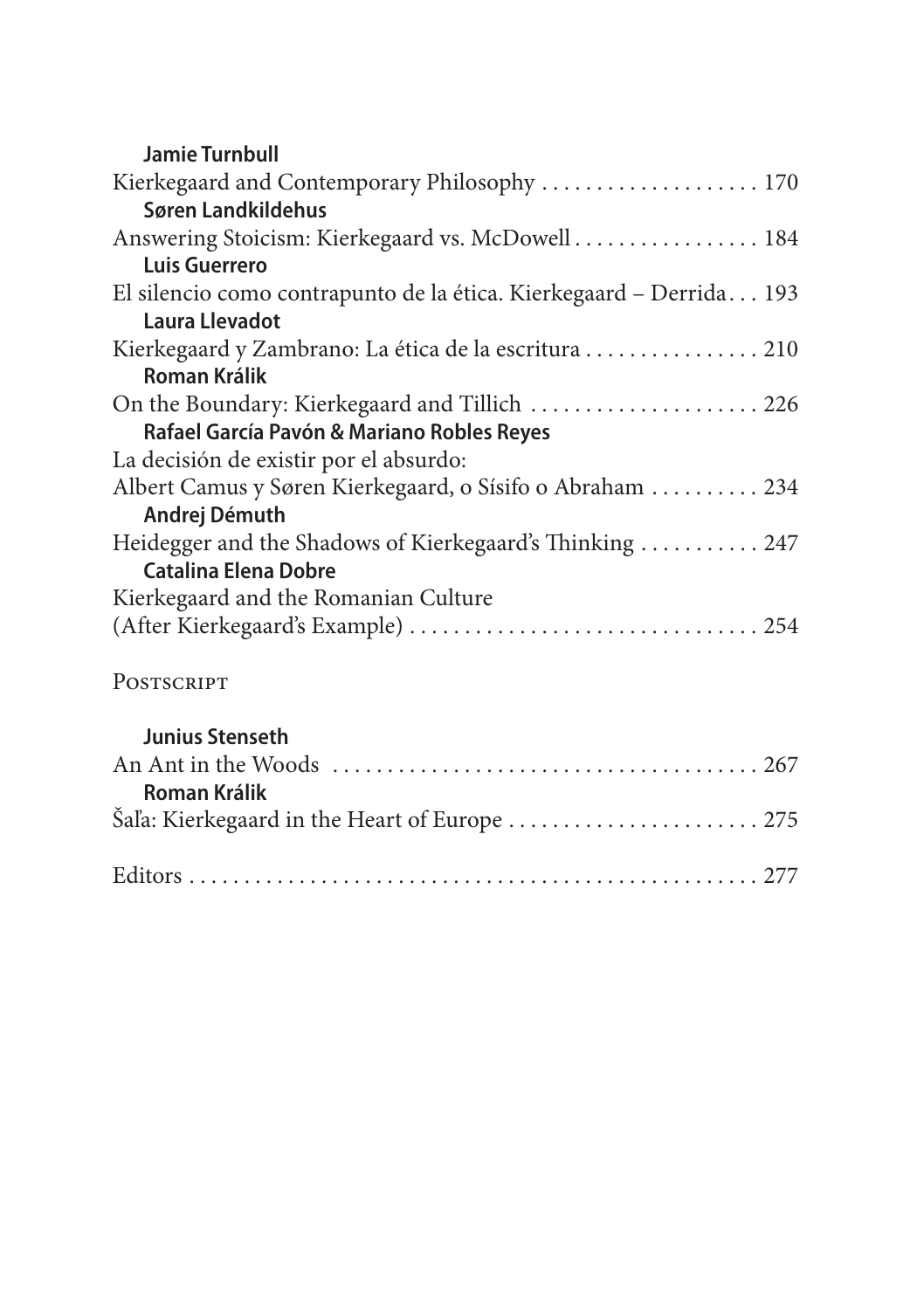### Preface

The present volume brings to the reader a set of articles with a broad thematic scope, whose common denominator is indicated in the title of the book: Kierkegaard and Great Philosophers. It is the second volume of a larger project entitled Acta Kierkegaardiana, initiated by the Kierkegaard Society in Slovakia in early 2007 with the aim of promoting the ideological heritage of the Danish philosopher Søren Kierkegaard.

Although the Acta Kierkegaardiana project has had an international character from its very beginning, it has shifted from being a primarily Central European initiative to being a worldwide co-operative venture. The international spirit of the project is expressed also in the fact that the present volume has been published as a joint work of the Kierkegaard Society in Slovakia, the University of Barcelona, and Sociedad Iberoamericana de Estudios Kierkegaardianos.

The aim of the present volume is to introduce the academic and general public to Kierkegaard's thought in the broader context of the history of philosophy and history of ideas. The Danish thinker is analysed in connection with philosophers and theologians who yielded inspiration for his thought, in the light of the works of his contemporaries, as well as from the perspective of the reception of his thought in the 20<sup>th</sup> and 21<sup>st</sup> centuries.

The studies collected in this volume are not intended exclusively for specialized researchers of Kierkegaard's philosophy; rather they are offered to all those who wish to become more familiar with Kierkegaard's place in the history of Western philosophy and theology.

The articles in the first section focus on Kierkegaard's dialogue with and/or critique of other prominent figures of European philosophy (Kant, Hegel, Schopenhauer, Trendelenburg), or compare his ideas to the concepts found in other thinkers and writers of the 19<sup>th</sup> century (Proudhon, Dostoyevsky). Kierkegaard's inspiration by religious writers (Abraham a Sancta Clara) and key personalities in the field of aesthetics (Mozart) is also among the topics discussed in this first section.

The second section of this volume contains articles that for the most part analyse the reception of Kierkegaard's thought in the philosophical milieu of the 20<sup>th</sup> century, whereby a relatively broad variety of approaches to Kierkegaard is presented (existentialism, pragmatism,